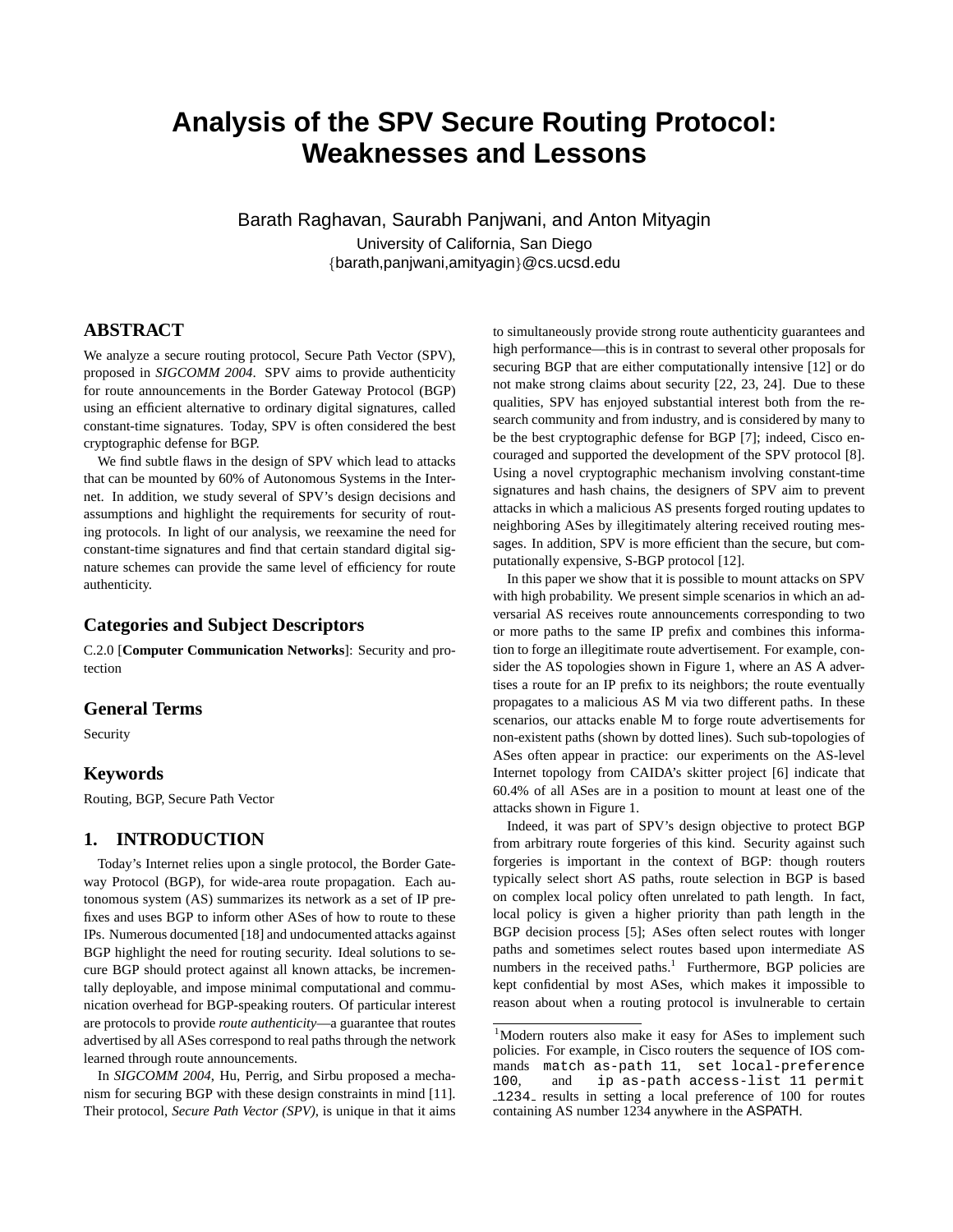

Figure 1: Example Attack Scenarios: A is the source AS, M is the attacker, and ∨ is the victim AS, to whom M sends forged updates. Dotted lines indicate non-existent route segments that are forged by  $M$  in route advertisements it sends to  $V$ .

forgeries. In general, it is most desirable that protocols for securing BGP be designed without any a-priori assumptions on the route selection process: security should be independent of policy.

VARIANTS OF SPV. SPV's underlying mechanism has two variants: the basic ASPATH protector and the advanced ASPATH protector. The basic ASPATH protector was designed to prevent against a certain class of forgeries but was vulnerable to attacks in which the malicious AS has multiple routes to the source (as in our examples above). In order to fix these weaknesses and make the protocol secure against all possible forgery attacks, the authors of SPV modified it to obtain the advanced ASPATH protector. Our analysis uncovers subtle flaws in the mechanism used in this modification. We show that the advanced protector, while more complex and less efficient than its basic variant, provides little security improvement. In other words, the entire protocol is as secure as its basic variant.

OTHER CONCERNS. Besides cryptographic analysis, we reconsider several of SPV's design tradeoffs in Section 5. Particularly, we find that constant-time signatures may be unnecessary for high performance, and that SPV's implicit attack model may make it unsuitable for real-world deployment.

## **2. REVIEW**

In this section, we review the security needs of BGP and the goals of the SPV protocol.

### **2.1 Wide-area routing security**

The Border Gateway Protocol (BGP) is the sole mechanism for wide-area route dissemination in the Internet. Routing exists on two planes: the data plane—along which packets are forwarded and the control plane— along which routes are updated. BGP operates on the control plane— Autonomous Systems (ASes) use it to disseminate routes to each other. The key mechanism used in route dissemination is the BGP Update message, which contains information about an IP prefix and a route, specified as an attribute called ASPATH, via which that prefix is reachable in the network. Each AS, upon receipt of an Update message, can opt to prepend its AS number to the ASPATH of the message and, in turn, send an Update, containing the prepended ASPATH, to its neighboring ASes. Decisions regarding route forwarding (whether to propagate a route to downstream ASes or to filter it) and ranking (choosing

the best route among multiple routes to the same prefix) is governed entirely by local policy configurations of ASes.

The problem of securing BGP in the presence of malicious parties presents many challenges, and requires addressing a wide variety of attack scenarios. (Butler *et al.* provide a thorough survey on this topic [3].) In this paper, our focus is on a specific class of attacks, namely, those that involve forgery of Update messages.

In BGP, ASes are only allowed to prepend their AS number to the ASPATH attribute of already-received Update messages (or of messages originated by them). *Path forgery* refers to any attack in which a malicious AS, say M, violates this requirement, that is, creates an Update whose ASPATH is not obtained by prepending M to ASPATHs already known to M (and convinces another AS of the validity of such an  $Update)$ .<sup>2</sup> Such a violation can adversely affect the normal execution of downstream ASes and, consequently, of the entire protocol. Path forgery can involve *truncation* (the attacker removes some AS numbers from a received ASPATH and propagates the resulting, shortened path), or *modification* (the attacker changes AS numbers on incoming ASPATHs and forwards such modified paths), or both.

#### **2.2 Goals of SPV**

SPV is a protocol primarily designed to protect BGP from any path forgeries using efficient symmetric key cryptography [11]. SPV's attack model considers solitary misbehaving ASes that attempt to subvert the normal execution of the protocol; that is, SPV assumes that multiple conspiring ASes cannot mount coordinated attacks. SPV also assumes that the links between any two ASes are private and authenticated; that is, the adversarial AS can neither eavesdrop on nor make modifications to any communication between two other directly-linked ASes.

## **3. DESCRIPTION OF SPV**

In this section, we describe the SPV protocol in brief. We highlight those aspects of the protocol which are most relevant to security against path forgery attacks.

#### **3.1 Constant-time signatures**

Constant-time signature schemes are fundamental to the design of SPV. A constant-time signature scheme is a weaker version of a standard public-key signature scheme in which security is guaran-

<sup>2</sup>Hu *et al.* [11] use the term *falsification* instead of *forgery*.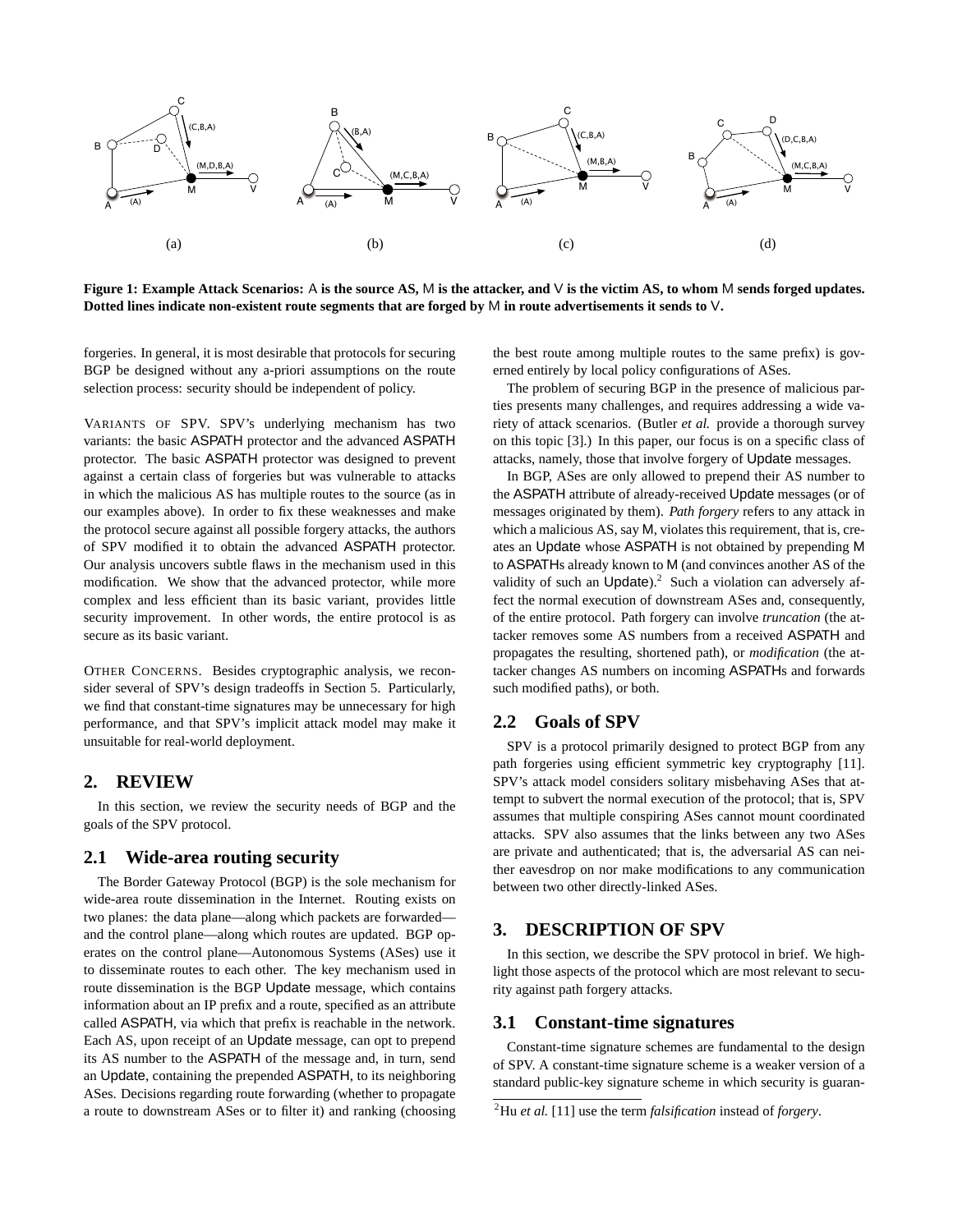teed against an adversary who can acquire the signatures of only a small (constant) number of messages. For example, in a one-time signature scheme, it is hard to forge signatures given only a single example message-signature pair, but the scheme may be insecure given more such pairs. In general, an  $m$ -time signature scheme (for some constant  $m$ ) resists forgeries provided that no more than  $m$  signatures for a given key are known to the adversary. Such signature schemes typically admit more efficient implementations than ordinary public-key signatures.

#### *3.1.1 M-HORS* m*-time signatures*

SPV uses a modified version of the Hash to Obtain Random Subsets (HORS)  $m$ -time signature scheme [21], which in turn is an improvement of the BiBa signature scheme [20]. We refer to this modified scheme as M-HORS (Modified HORS) and describe it below. (See Figure 2(a) for an illustration.)

As with any signature scheme, M-HORS has both public and private keys, where the private keys are used for signing and the public keys are used for verifying signatures. In M-HORS, key generation involves choosing a key  $K$  at random and generating  $N$ values,  $v_0, \ldots, v_{N-1}$ , with each  $v_i = F_K(i)$ , where F is a block cipher such as AES and  $N$  is a security parameter.  $K$  serves as the secret key of the signature scheme and the  $v_i$ 's are called *private values*.

Private values are hashed using a hash function  $H$  (such as SHA-1) into N values  $u_0, \ldots, u_{N-1}$ , referred to as *public values*: each  $u_i$  is equal to  $H(v_i)$ . Finally, a hash tree is built, using H, over the public values (that is, with these values as leaves). The root of this hash tree,  $R$ , is the public key.

To sign a message  $M$ , the signer (who knows the secret key and, thus, all the private values) picks a set  $S = \{s_1, s_2, \ldots, s_n\}$  of n numbers in the range 0 to  $N-1$ , based on the value  $H(M)$ ; n is another security parameter. The signature of  $M$  consists of two parts: the set of private values corresponding to set S (the set  $v<sub>S</sub>$  =  ${v_i}_{i \in S}$ ) and the smallest set U of values in the hash tree required to verify  $v_S$  (to compute R given  $v_S$ ). To verify a signature on a message  $M$  (which consists of private values  $v_S$  and hash tree values  $U$ ), the verifier re-computes the hash tree based on the values  $v_S$  and U and then compares the root to the public key  $R<sup>3</sup>$ .

Figure 2(a) illustrates this with an example where  $N = 4$  and  $n = 2$ . Suppose that a message M hashes to a set  $S = \{0, 2\}$ . The signature of M consists of the set of private values  $v_S = \{v_0, v_2\}$ (black dots) and the values  $U = \{u_1, u_3\}$  of the hash tree (gray dots). To verify the signature, one re-computes the hash tree and checks that the root matches the public key R.

# **3.2 SPV setup**

As part of setup in the SPV protocol, every AS A constructs a sequence of secret values  $s_1, s_2, \ldots, s_l$  (where *l* equals the length of the longest possible AS-level path that any route announcement will traverse) using a one-way hash function  $H_1$ . That is, A picks s<sub>1</sub> at random and computes  $s_{i+1} = H_1(s_i)$  for  $i = 1, \ldots, l-1$ . Each  $s_i$  is treated as a secret key of the M-HORS scheme of Section 3.1. Let  $p_i$  denote the public key corresponding to the secret key  $s_i$ . A also builds a hash tree over these public keys and the root of this tree is labeled  $R$  (this node is used in the verification process). The entire construction is called the *basic* ASPATH *protector*; an example with  $l = 4$  is shown in Figure 2(b). In SPV, a single function H is used for all hash operations; so  $H_1 \equiv H$ . (We choose to use a special notation for  $H_1$  for reasons that will become clear in Section 4.) SPV instantiates  $H$  with the Matyas, Meyer, and Oseas hash function construction [16] using the AES block cipher.

## **3.3 Basic route forwarding**

We first present a simplified version of SPV's route forwarding. Update messages in SPV include, besides the usual attributes of BGP Updates, signatures created using the ASPATH protector. Suppose that A wants to send an announcement for a prefix to a neighbor B. A signs the path  $\langle B, A \rangle$  using the secret key  $s_1$ to get a signature  $\sigma_1$ . Then A sends an Update message having ASPATH =  $\langle A \rangle$ , tagged with  $\sigma_1$  and the secret key  $s_2$ , to B.

On receipt of this message, B validates it by re-computing the whole ASPATH protector. Namely, it first computes the secret keys  $s_3, \ldots, s_l$  from  $s_2$ , uses them to compute the corresponding public keys and then re-computes the root public key using the public keys  $p_1, \ldots, p_l$  (and multiple applications of H). Verification consists of comparing the re-computed root public key with the original root public key  $R$ , which is assumed to be known to all  $A$ Ses.<sup>4</sup>

After validating the message, if B decides to forward information about the path  $\langle B, A \rangle$  to a neighbor, say C (based on its local policies), it first signs the ASPATH  $\langle C, B, A \rangle$  under secret key s<sub>2</sub> (using M-HORS), thus creating a signature  $\sigma_2$ . The Update message from B to C consists of ASPATH =  $\langle B, A \rangle$ , tagged with  $\sigma_1, \sigma_2$ and  $s_3$ . (Figure 2(b) shows these values; we use gray dots to represent the signatures  $\sigma_1, \sigma_2$  and a black dot for the secret value  $s_3$ .) C validates the message in the same way as B, while also ensuring that the path is loop-free and that B is the last AS in the ASPATH. Further Update messages are created and propagated similarly.

If routes to A are propagated along another path (say, A sends an update to some AS  $B'$  and  $B'$  forwards it to another AS  $C'$ , and so on), the *same* chain of keys  $s_1, \ldots, s_l$  is used for tagging the corresponding Updates, which means that a secret key  $s_i$  could be known to multiple ASes in the network (in our example, B and B' both possess  $s_2, s_3, \cdots$  and C and C' both possess  $s_3, s_4, \cdots$ ). This sharing of keys is an undesirable feature of SPV that we address next.

## **3.4 Postmodification**

The full SPV protocol is more involved than the basic mechanism presented above. In order to counter forgeries that could arise due to the sharing of keys between ASes, the authors of SPV modify the basic ASPATH protector (Fig. 2(b)) into what is called the *advanced* ASPATH protector (Fig. 2(d)). The advanced protector uses a slight variant of the M-HORS scheme: each public value  $u_i$  is obtained by hashing the corresponding private value  $v_i$  *twice* rather than once, as shown in Figure 2(c); that is,  $u_i = H(H(v_i)).$ The intermediate hash value, H(vi), is referred to as a *semi-private*

<sup>&</sup>lt;sup>3</sup>In the original HORS scheme [21], the secret key consists of all private values and the public key of all public values; no hash tree or PRF applications are involved. Security is proven under the assumption that  $H$  satisfies the "subset-resilience" property, which they introduced and defined [21].

 ${}^{4}$ In fact,  $R$  serves as a short-term public key or an "epoch" public key and multiple such public keys are authenticated using a "multiepoch" public key. See the original paper for details [11].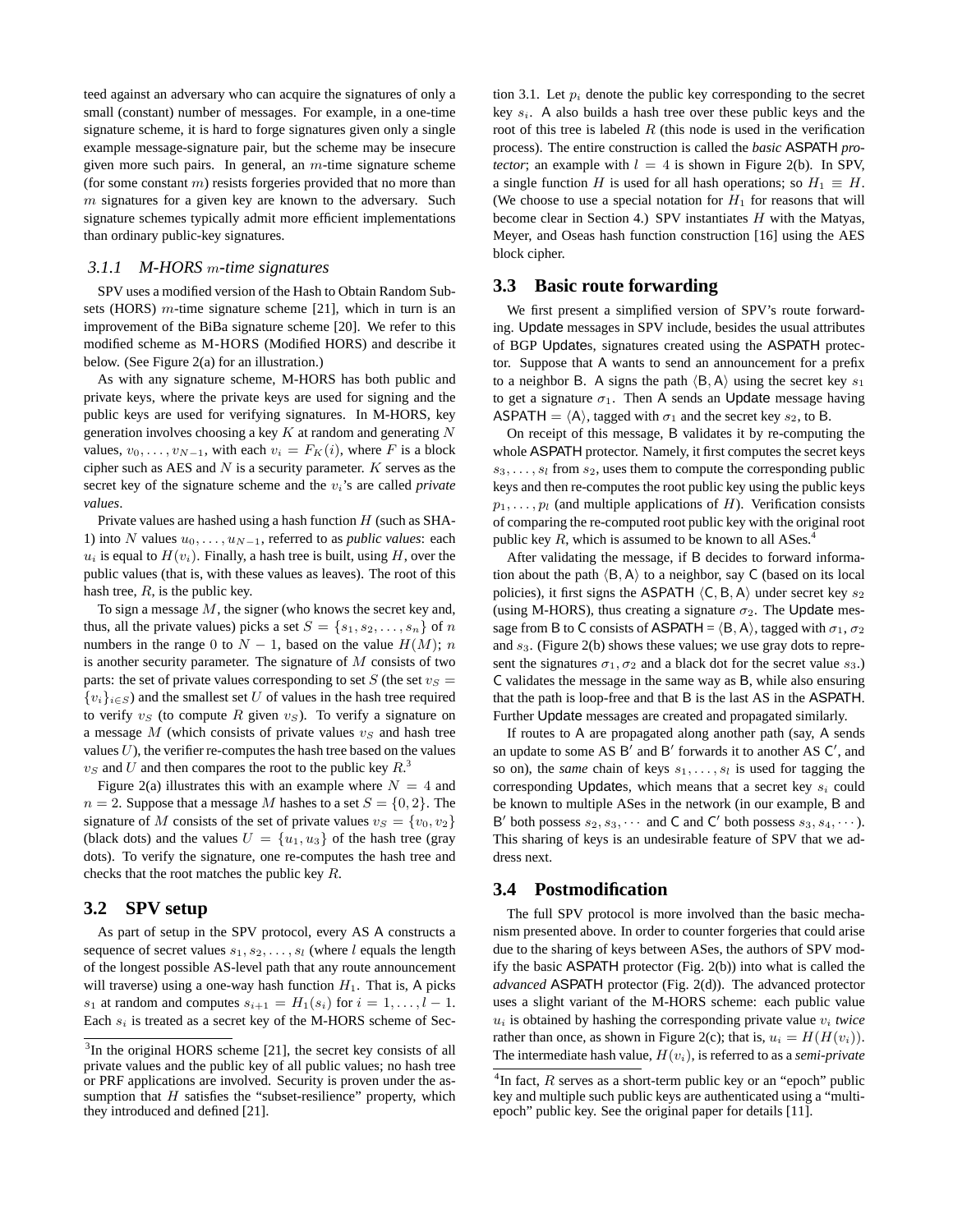

**Figure 2: The use of constant-time signatures in SPV.**

*value*. Signatures are created as in basic forwarding, except that now any party, given the signature on a path, can modify it by "degrading" some of the  $n$  revealed private values to semi-private values (by applying  $H$  once on them). The degraded signature can still be verified but since the function  $H$  is assumed to be one-way, no adversary can recover the original signature.

To understand how "degrading" is used in SPV, consider again the three-AS example from the previous subsection, as shown in Figure 2(d). When A wishes to send an Update to B, it sends the same message, tagged with  $\sigma_1$  and  $s_2$ , as before. However, before forwarding the announcement to C, B modifies  $\sigma_1$  by degrading one of the private values contained in it to get a new signature, say  $\sigma_1^{\langle C,B,A\rangle}$ ; this is called *postmodification* of  $\sigma_1$ . The private value to degrade is determined based on the hash of  $\langle C, B, A \rangle$ ,  $H(\langle \mathsf{C}, \mathsf{B}, \mathsf{A} \rangle)$ . The motivation for postmodification is to prevent a downstream AS, say D, from truncating a valid route of the form  $\langle D, C, B, A \rangle$  to  $\langle D, B, A \rangle$  even when it knows  $s_2$  (via some other path), since this would most likely require recovering  $\sigma_1$  from  $\sigma_1^{\langle C,B,A\rangle}$ , which, essentially, means inverting the hash function on

a semi-private value. When C forwards the information about the route  $\langle \hat{C}, B, A \rangle$  to D, it may degrade another value in  $\sigma_1^{\langle C, B, A \rangle}$  to get a signature  $\sigma_1^{\langle b, C, B, A \rangle}$  as well as some value in  $\sigma_2$  to get  $\sigma_2^{\langle D, C, B, A \rangle}$ .

Hu *et al.* do not specify rules for deciding *which* private value should be degraded based on a given hash. In our attacks, we use the following natural convention: if a signature  $\sigma$  contains k private values (and  $n - k$  semi-private values) and a private value needs to be degraded in  $\sigma$  based on the hash  $h := H(p)$  (p being an AS-**PATH**), then the first  $\lceil \log_2(k) \rceil$  bits of h are mapped to a number  $i \in \{1, 2, \dots, k\}$  and the *i*th private value is chosen for degrading. We use the notation  $[h]_k$  to denote the number i derived from the hash  $h$  in this manner. We remark that our attacks are independent of the convention used for degrading; any other convention would result in the same (or possibly worse) attack probabilities.

## **3.5 Concrete parameters**

SPV uses an instantiation of M-HORS (with postmodification) such that it is 15-time secure. This is justified since it is unlikely that any AS in the Internet will receive more than 15 Updates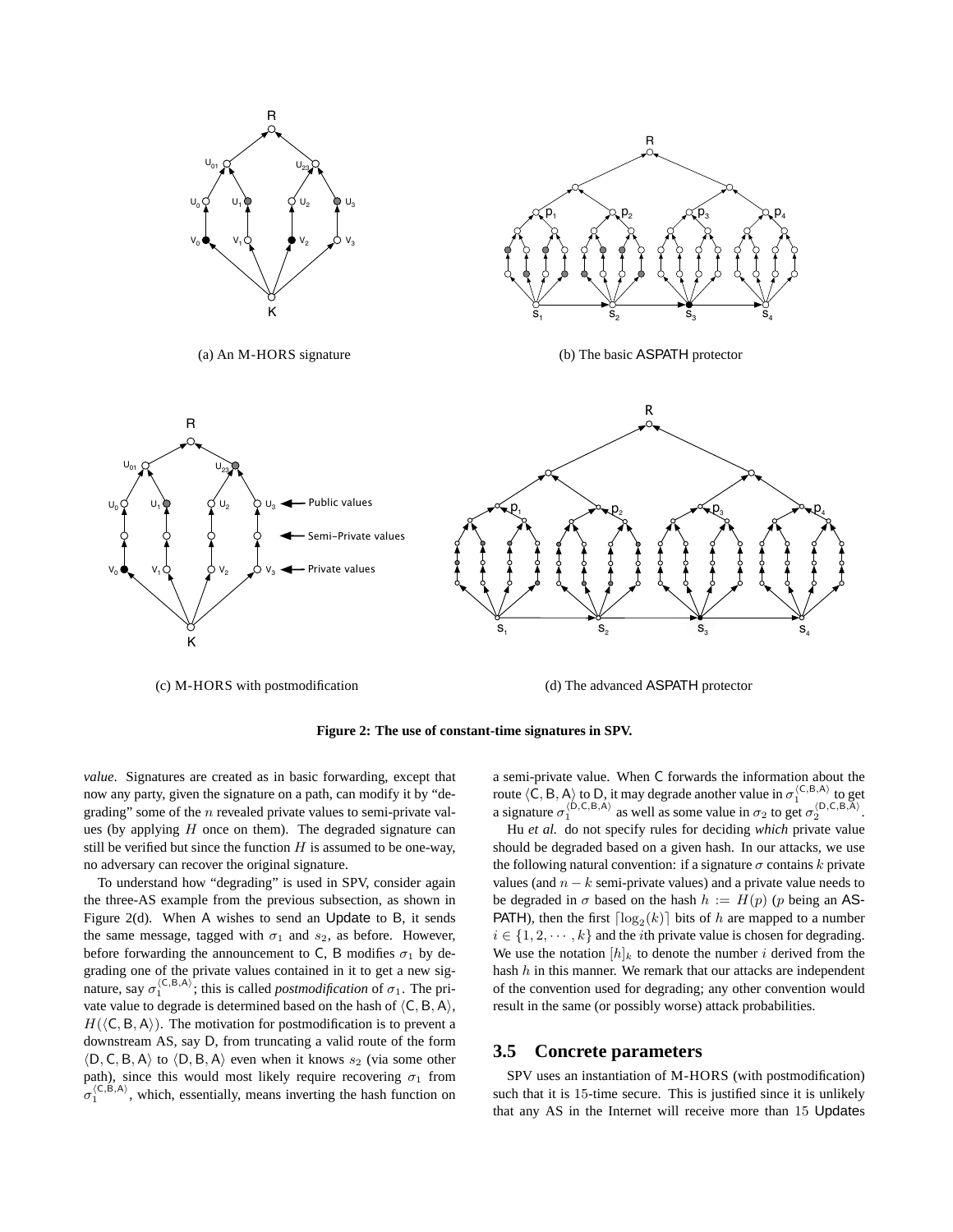for the same route. 15-time security is achieved by setting  $N$ (number of private values) to  $256$  and  $n$  (number of private values revealed per signature) to 6. The value of  $l$  (length of the AS-PATH protector) is chosen to be 14. Numerous parameters, denoted  $\mu_0 \geq \mu_1 \geq \cdots \geq \mu_{14}$ , govern how private values are degraded while routing: when a signature  $\sigma$  has traversed *i* hops, it contains  $\mu_i$  private values and  $n - \mu_i$  semi-private values. (In our example, the Update that C sends to D contains a signature  $\sigma_1^{\langle D,C,B,A\rangle}$ , that has  $\mu_2$  private values, and a signature  $\sigma_2^{\langle \text{D}, \text{C}, \text{B}, \text{A}\rangle}$ , that has  $\mu_1$  private values.) In general, any signature  $\sigma_i^p$  contains  $\mu_{|p|-i-1}$  private values. SPV sets  $\mu_0 = 6$ ,  $\mu_1 = \mu_2 = 5$  and  $\mu_3 = 4$ . (The rest are not relevant to the attacks.)

## **4. ATTACKS**

Next we present our attacks on SPV, all of which use the same general approach: a malicious AS M receives Update messages corresponding to two paths,  $p_1$  and  $p_2$ , originated by AS A, with path lengths  $l_1$  and  $l_2$  respectively such that  $l_2 > l_1$ . M then uses the secret key  $s_{l_1+1}$  (obtained from the Update message for  $p_1$ ) to "sign in" a suitably-chosen AS into the last position of  $p_2$ . The AS number to forge is selected in a manner such that the signatures received along  $p_2$  can be used to authenticate the forged path to the victim AS. (Particularly, this can be done even without inverting the hash function  $H$  or breaking M-HORS.) Using this approach, M can perform a variety of modification or truncation attacks on p2.

We refer to such attacks as *multi-path forgeries*. As we will discuss, in most scenarios, the longer the path  $p_2$  is than  $p_1$ , the greater the chance of attack success. Also, if more than one path longer than  $p_1$  is available, the probability of attacking all paths increases.

Figures 1 (a) and (b) show example attack scenarios in which the forgery is a multi-path modification; these forgeries are successful with high probability if M has a sufficient number of choices for the AS number D that it wants to forge. Figures 1 (c) and (d) show scenarios in which multi-path truncation can be carried out; these can occur with probability 1/6 and 1/5 respectively.

It is important to note that our attacks succeed against SPV even in the presence of postmodification. SPV uses postmodification with the sole objective of countering multi-path forgeries; our findings, however, establish that the protocol is still weak against these attacks.

#### **4.1 Multi-path modification attacks**

Consider the scenario shown in Figure 1(a). Suppose M receives Updates corresponding to both routes to A:  $\langle M, A \rangle$  and  $\langle M, C, B, A \rangle$ . The Update for  $\langle M, A \rangle$  contains the secret key s<sub>2</sub>; that for  $\langle M, C, B, A \rangle$  contains a signature  $\sigma_1^{\langle M, C, B, A \rangle}$  on the message  $\langle B, A \rangle$ . The latter is a postmodified version of  $\sigma_1$  containing  $n - \mu_2 = 6 - 5 = 1$  semi-private value. (In fact, since SPV sets  $\mu_1 = \mu_2$ ,  $\sigma_1^{\langle M, C, B, A \rangle}$  is the same as  $\sigma_1^{\langle C, B, A \rangle}$ , the signature for  $\langle B, A \rangle$  that B sends to C.)

Now, AS M can combine these two pieces of information— the signature  $\sigma_1^{(M,C,B,A)} = \sigma_1^{(C,B,A)}$  and the key s<sub>2</sub>—and, with very high probability, convince the victim V of a forged Update for the path  $\langle M, D, B, A \rangle$ . First, M selects the AS number D in a manner such that  $\sigma_1^{\langle C, \dot{B}, A \rangle}$  can be used to obtain another postmodified version of  $\sigma_1$ , namely  $\sigma_1^{\langle V,M,D,B,A\rangle}$ . In other words, it picks D such that the private value degraded while modifying  $\sigma_1$  to  $\sigma_1^{\langle C,B,A\rangle}$  (based

on  $h_1 := [H(\langle \mathsf{C}, \mathsf{B}, \mathsf{A} \rangle)]_n$  is the same as one of the two values that would be degraded while modifying  $\sigma_1$  to  $\sigma_1^{\langle V,M,D,B,A\rangle}$  (based on  $h_2 := [H(\langle \mathsf{D}, \mathsf{B}, \mathsf{A} \rangle)]_n$  and  $h'_2 := [H(\langle \mathsf{V}, \mathsf{M}, \mathsf{D}, \mathsf{B}, \mathsf{A} \rangle)]_{n-1}$ . Thus, a good choice for D is one that ensures that either of the hash values  $h_2$  or  $h'_2$  equals  $h_1$ . Once an AS number D with this property has been chosen, M can modify  $\sigma_1^{(C,B,A)}$  (by suitably degrading one of the private values in it) to get  $\sigma_1^{\langle V,M,\dot{D},\dot{B},A\rangle}$ . Then, M uses the secret key  $s_2$  (received via  $\langle M, A \rangle$ ) to forge the remaining signatures for  $\langle M, D, B, A \rangle$ .

How many choices of D are good for the attack to work? If the hash function is perfectly random (which is, in fact, the hardest scenario for our attacks), the probability that  $h_1$  equals either  $h_2$  or  $h'_2$ for any fixed value of D is exactly  $2/n = 2/6 = 1/3$ . (This probability is obtained using a slightly stronger assumption, namely that the map from ASPATHs to elements in  $\{1, \dots, n\}$  used in SPV is perfectly random; so, in practice, the chances of success could be better than  $1/3$ .) This means that out of all possible choices for  $D$ , say x, at least  $x/3$  would be effective in the attack.

Path lengthening attacks can be mounted similarly. Consider the scenario shown in Figure 1(b) and suppose that M wishes to lengthen the path  $\langle M, B, A \rangle$  to advertise a new (forged) path  $\langle M, C, B, A \rangle$ . If M receives Update messages from both  $\langle M, A \rangle$ and  $\langle M, B, A \rangle$ , this can be achieved quite easily. The former contains the secret key  $s_2$  (from which other keys  $s_3, s_4, \ldots$  can be computed) and the latter contains the signature  $\sigma_1^{\langle \tilde{M}, B, \tilde{A} \rangle}$  on  $\langle B, A \rangle$ which is postmodified by B according to  $h_1 := [H(\langle M, B, A \rangle)]_n$ . The Update message for  $\langle M, C, B, A \rangle$  sent to V should contain a signature  $\sigma_1^{\langle V, M, C, B, A \rangle}$ , postmodified according to  $h_2 :=$  $[H(\langle \mathsf{C}, \mathsf{B}, \mathsf{A} \rangle)]_n$  and to  $h'_2 := [H(\langle \mathsf{V}, \mathsf{M}, \mathsf{C}, \mathsf{B}, \mathsf{A} \rangle)]_{n-1}$ . As in the previous attack, M can create such a signature if C is selected to ensure  $h_1 \in \{h_2, h_2'\}$ , which occurs with probability at least  $1/3$ . So, if M has x different choices for the AS number C, then about  $x/3$  of them work for the attack.

#### **4.2 Multi-path truncation attacks**

We now show the feasibility of multi-path truncation attacks against SPV. Consider the scenario in Figure 1(c) (the same as that in Figure 1(a)). We argue that in this setting, M can convince  $V$  of the ASPATH  $\langle M, B, A \rangle$  (which doesn't exist in the network) with probability 1/6. M's aim is to be able to forge  $\sigma_1^{\langle C,B,A\rangle}$ —the postmodification of A's signature on  $\langle B, A \rangle$ ,  $\sigma_1$ —as a different postmodification  $\sigma_1^{(M,B,A)}$  of the same signature. A sufficient condition for this is that  $H(\langle M, B, A \rangle)$  selects the same value to degrade in  $\sigma_1$  as does  $H(\langle \mathsf{C}, \mathsf{B}, \mathsf{A} \rangle)$ . The probability that this condition is true is at least  $1/n = 1/6$ . (It is *exactly*  $1/n$  if the map from ASPATHs to the set  $\{1, \dots, n\}$  is perfectly random.) This means that of all possible subgraphs of the AS-level Internet topology of the kind illustrated in Figure 1(c), at least  $1/6$  will succumb to this attack.

If the difference between the lengths of the paths by which M is linked to A is greater than 2, the chance of success is greater. Figure 1(d) shows such a scenario— two paths connecting M to A are  $\langle M, A \rangle$  and  $\langle M, D, C, B, A \rangle$ . The message from A contains  $s_2$  as before while that from D contains  $\sigma_1^{(M, \tilde{D}, C, B, A)}$ . The hope now is that the value  $[H(\langle M, D, C, B, A \rangle)]_5$  (which determines how  $\sigma_1^{\langle C,B,A\rangle}$  is postmodified to  $\sigma_1^{\langle M,D,C,B,A\rangle}$  equals  $[H(\langle V, M, C, B, A\rangle)]_5$ . This happens with probability  $1/5$  since there are 5 private values in  $\sigma_1^{\langle \vec{C}, \vec{B}, A \rangle}$  (and one is degraded to get  $\sigma_1^{\langle M,D,C,B,A\rangle}$ ).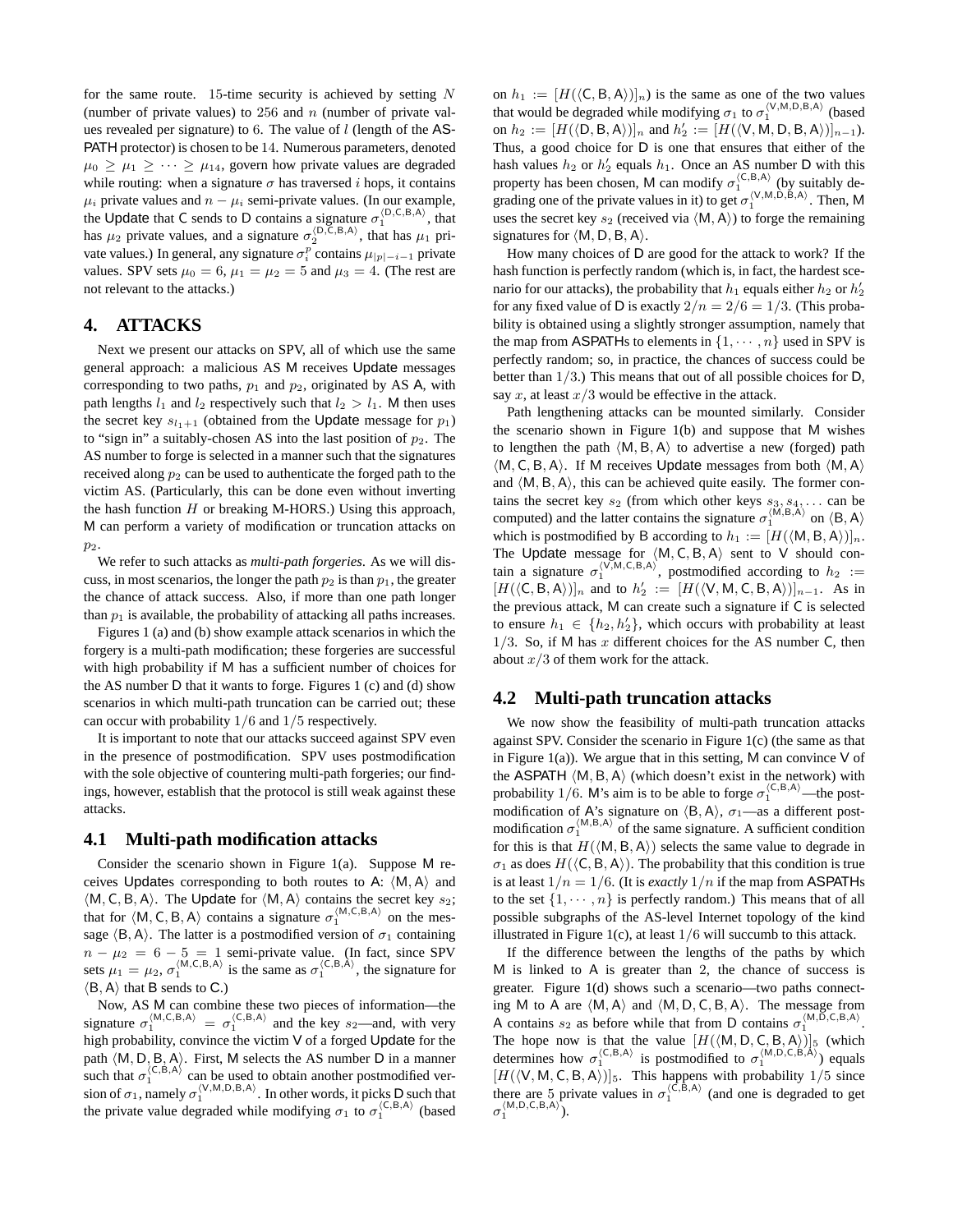In the evaluation of postmodification with respect to multi-path truncation attacks, Hu *et al.* present several attack probabilities for particular scenarios in the Internet's AS-level topology [11]; to our knowledge, they do not consider the attack scenarios we present. Our attacks show that postmodification can mitigate the risk of multi-path forgeries only to a very small extent by reducing attack probabilities by a small constant factor.

# **4.3 Topological analysis**

To understand the feasibility of our attacks, we performed several simulations to determine how often subgraphs such as those in Figure 1 appear in the Internet's AS connectivity graph. To ensure that the AS graph we considered reflected real Internet paths, we opted to use AS connectivity extracted from CAIDA's skitter project [6]; this data reflects actual paths rather than advertised routes. We treated each AS as a node and each visible AS connection as an edge in a graph; we performed a depth-limited breadthfirst search from each node and counted the number of times that one of our attack scenarios appeared as a subgraph. From this, we determined that 60.4% of all ASes are in a position to mount at least one of the attacks shown in Figure 1. While this is only a preliminary analysis, it indicates the potential scope of vulnerability.

# **4.4 Attack discussion**

We stress that the susceptibility of SPV to attacks is not based on weaknesses, if any, in the underlying cryptographic primitives, but rather in how these primitives are composed in SPV. For example, our attacks never use the fact that the M-HORS scheme in use is 15-time secure rather than secure in the standard sense of digital signatures; in fact, the attacks never involve forging a signature for an unknown key.

Our techniques can easily be generalized to a scenario in which the malicious AS M receives Updates for several (more than two) paths to A (of various lengths) and its goal is to forge Updates by illegitimately modifying *some* received path. The techniques are not applicable in the specific case wherein M wants to attack (that is, modify or truncate) only the single shortest received path; SPV may be secure against such attacks. However, rigorously arguing about SPV's security even against such specific attacks is difficult. For example, hash chains are used in the ASPATH protector in a non-standard manner: each secret value  $s_i$  in the hash chain is used not only as an input to a hash function but also for signing messages (in M-HORS), which could affect the security of both the hash chain and the signature scheme. It is commonly accepted that a single key should not be used as input to multiple cryptographic operations. In principle, it is possible to instantiate the hash function  $H_1$  used in the hash chain and M-HORS in a way such that the former is one-way and collision-resistant, the latter is a secure  $m$ -time signature scheme and still, an attacker who is given only  $H_1(s_i)$ , is able to successfully forge signatures under  $s_i$ .

While it is possible to fix this particular weakness in SPV's design quite easily<sup>5</sup>, such a fix would still not recover security against

our forgery attacks. Modifying SPV's concrete parameters can do little to improve its security, but can significantly decrease efficiency. We could increase the value of  $n$  to reduce the success probability in our attacks, but that would require raising  $N$  to maintain security of M-HORS at the same level as in SPV. Increasing  $N$ will affect not only the cost of performing signature and verification operations, but also lead to increased bandwidth consumption (due to an increase in signature sizes).

Manipulating the  $\mu$  values used for postmodification cannot reduce the attack probabilities much either. Consider the setting of Figure 1(a). Suppose that  $\mu_1, \mu_2$ , and  $\mu_3$  are chosen arbitrarily from the set  $\{1, \dots, n\}$  such that  $\mu_3 \leq \mu_2 \leq \mu_1 \leq n$ . The signature  $\sigma_1^{(M,C,B,\hat{A})}$  that M receives from C contains  $n - \mu_2$  semiprivate values. M needs to choose its replacement AS D when sending the path to another AS V such that these semi-private values are contained in the set of semi-private values corresponding to  $\sigma_1^{\langle V,M,D,B,A\rangle}$ , which is of size  $n - \mu_3$ . The probability that any fixed value of D would work for this purpose is at least:

$$
\frac{\binom{n-\mu_3}{n-\mu_2}}{\binom{n}{n-\mu_2}}
$$

It is straightforward to show that this quantity is minimized when  $\mu_1 = \mu_2 = n/2$ . In SPV,  $n = 6$ , so the smallest success probability for our attack would be  $\binom{3}{3}\binom{6}{3} = 1/20$ . That is, out of all possible choices for D (which is essentially the entire space of AS numbers),  $1/20$ th of them are guaranteed to succeed in the attack, no matter how the  $\mu_i$  values are selected.

Thus, we believe that the design of the ASPATH protector (with or without postmodification) is unsuitable to prevent against path forgeries, and must be replaced if strong security against forgery attacks is desired.

## **5. DISCUSSION AND LESSONS**

Thus far we have detailed several specific weaknesses of SPV's ASPATH protector. While these alone indicate that SPV is unsafe for deployment, we also consider a more holistic view of SPV next, and reconsider several of SPV's design decisions.

## **5.1 Reevaluating constant-time signatures**

In the past, protocols such as S-BGP used asymmetric signature schemes to provide strong unforgeability; unfortunately, this comes at the price of high computational overhead. Motivated by this bottleneck, Hu *et al.* use constant-time signatures in SPV due to their significantly better performance. Irrespective of their security, M-HORS and other constant-time signature schemes trade off communication overhead for this speedup. This was a consequence known to SPV's designers; SPV incurs a network bandwidth overhead that is a factor 2.731 greater than that of S-BGP [11].

In practice, it may be acceptable to trade off bandwidth for performance. Unfortunately, another hidden trade-off of using such signature schemes is their implementation complexity. Unlike several asymmetric signature schemes that are self contained and standardized, M-HORS is not standard, and its use in SPV is integral to the ASPATH protector.

<sup>5</sup>One possible implementation would be to replace the hash chain with keys generated using a *forward-secure pseudorandom generator (FS-PRG)* [1]. This would simultaneously guarantee the " one-wayness" property required by the application and preserve the pseudorandomness of the keys (which is needed for M-HORS to be secure). Krawczyk's approach to building *forward-secure sig-*

*natures (FSS)* [14] uses the same ideas; indeed, it might be possible to exploit specific constructions of FSS schemes to get more secure designs for the ASPATH protector.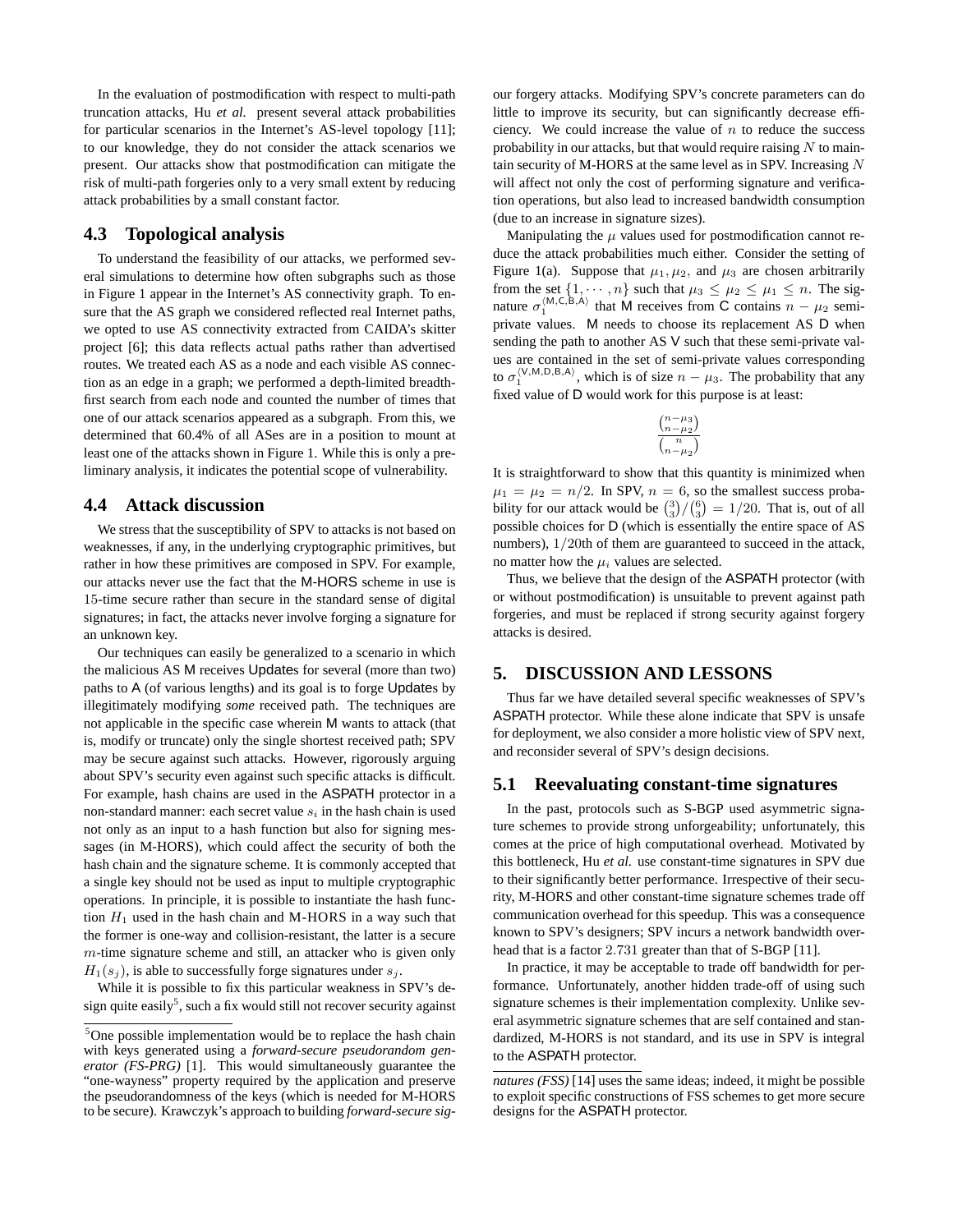Furthermore, the parameters for M-HORS used in SPV trade off security for space and performance, with natural consequences: (i) brute-force forgeries in SPV can be carried out with probability as high as  $2^{-22}$  by any adversary (who is given 15 signatures under the same signing key)<sup>6</sup>; and (ii) due to limits on the size of BGP Update messages, at most 14 M-HORS signatures (using the suggested parameters) can be sent in any single message. That is, SPV can only authenticate routes with up to 14 hops. While this latter constraint is minor— few Internet paths are longer than 14 hops its consequence in the design of SPV is more important: SPV must, by its construction, compute a hash chain and corresponding M-HORS signatures for all 14 hops (even if the path in question is only, say, 2 hops) because the public key must be computed over the longest possible ASPATH protector.

As a result of this bandwidth increase, it is natural to consider signature aggregation schemes, since it has been shown that using such techniques, the communication overhead of S-BGP can be reduced to almost *constant* (as opposed to linear) in the length of the ASPATH being signed [25]. Unfortunately, unlike those proposed for RSA-based signature schemes [15], there are no known signature aggregation techniques for constant-time signatures.

Instead of attempting to remedy this situation by tweaking M-HORS or the ASPATH protector, we believe that protocol designers should reconsider the use of constant-time signatures. One of the primary motivations for the use of M-HORS in SPV was its performance. However, we note that there are signature schemes that are secure in the standard sense and simultaneously more efficient than those most commonly used. One candidate is the ESIGN scheme of Okamoto *et al.* [10, 19]. ESIGN is a conventional signature scheme that is significantly faster than and has comparable security to RSA-a study conducted as part of the CRYPTREC project by Menezes *et al.* found that ESIGN and RSA provide the same security at equal key lengths [17]— though it does not double as a public-key encryption scheme as RSA does.<sup>7</sup> A preliminary experimental analysis indicates that using ESIGN, it may be possible to achieve efficiency better than that of the instantiation of M-HORS used in SPV while also assuring much better security. In Table 1, we consider the efficiency of conventional digital signature schemes and of 15-time secure M-HORS as used in SPV. We obtained these benchmarks using a standard cryptographic library, Crypto++ 5.2.1 [9], on a Pentium 4 2.8 GHz machine using GCC 4.0 with standard compiler optimizations (-O2) enabled. We briefly consider how to use ESIGN to build a fast BGP security protocol in Section 6.

## **5.2 Collusion and Eavesdropping Attacks**

SPV's attack model assumes that multiple malicious ASes do not collude with each other in an attempt to perform forgeries. While this may hold for some subset of deployments, this assumption does not correspond well with practical threats to BGP. For exam-

| Operation                    | Time                          |
|------------------------------|-------------------------------|
| AES (per block)              | $0.287$ $\mu$ sec             |
| M-HORS (1278 AES calls)      | $366 \mu$ sec                 |
| 1024-bit ESIGN (sign/verify) | 469 $\mu$ sec/175 $\mu$ sec   |
| 2048-bit ESIGN (sign/verify) | 1131 $\mu$ sec/457 $\mu$ sec  |
| 1024-bit RSA (sign/verify)   | 6172 $\mu$ sec/185 $\mu$ sec  |
| 2048-bit RSA (sign/verify)   | 34482 $\mu$ sec/472 $\mu$ sec |

**Table 1: Comparison of M-HORS and standard digital signatures. Note that in SPV, verifying and authenticating a route involves calling M-HORS once for** *every* **hop in the** ASPATH **protector—a total of 14 calls, which requires 1278**×**14 AES calls. In protocols based on public-key signatures (ESIGN or RSA) like S-BGP, route authentication involves one signing operation and route verification** ` **signature verification operations, where**  $\ell$  **is the length of the route; most routes are much shorter than 14 hops. Thus, using ESIGN may enable us to outperform SPV.**

ple, there are several instances in which numerous ASes are owned and operated by a single organization and such ASes can trivially mount coordinated attacks on the protocol. (Even if such ASes were not themselves malicious, if their routers were compromised, an attacker could wield substantial power.) By colluding, ASes can share keys, signatures, and any topological information that they know. Such an exchange is potentially useful to forge routes that are completely non-existent in the network.

Collusion attacks are simple to mount against SPV. For example, it is possible for two malicious ASes  $M_1$  and  $M_2$  (that are colluding with one other) to introduce (or "sandwich") arbitrary AS numbers *between* themselves and to propagate ASPATHs of the form  $\langle M_1, X, M_2, *\rangle$  even when X is not connected to either M<sub>1</sub> or M2. Note that such "sandwiching" attacks do not work against S-BGP [12], soBGP [24], or psBGP [23], which require that every AS sign Updates using its own secret key (and not a secret key sent to it by a neighbor).

While such collusion attacks were expected to be possible by SPV's designers, another assumption in SPV's model is more insidious: its reliance on encrypted, authenticated AS-to-AS channels. Clearly, if SPV is implemented without secure AS-to-AS links, any eavesdropper can use the secret keys sent between ASes to its advantage and forge almost arbitrary ASPATHs. Combined with a TCP hijacking attack [2], a malicious entity eavesdropping on a link  $(A, B)$  could even convince another AS  $X$  of the validity of the ASPATH  $(X, Y, B, A)$  where Y is a neighbor of X, even though there is no such path—again, such attacks are not possible against other protocols [12, 23, 24] because they do not send secret keys between ASes. Hu *et al.* suggest that a protocol like IPSec be used to secure AS-to-AS channels [11]. This requirement seems reasonable, but we note that it too has a subtle consequence: AS-to-AS authentication and key distribution are required. An important design goal of SPV was to simplify key management. Unfortunately, as a result of IPsec, ASes must perform pairwise authentication with each neighbor and establish a secret key, and thus, for tier 1 ISPs, this would require thousands of security associations. Alternatively, they could have simply received authenticated public keys for thousands of other ASes and used S-BGP.

 $6$ This forgery probability presented in Section 5.1.1 of the original SPV paper assumes that the hash function used in M-HORS behaves as a perfectly random function, which is is stronger than the assumption used by Reyzin to prove security of M-HORS [21], where the hash function is assumed to satisfy only subset-resilience (a weaker property than that of being a perfectly random function).  $7$ ESIGN was patented in 1986 by NTT; however, this patent has recently expired and the scheme appears unencumbered.